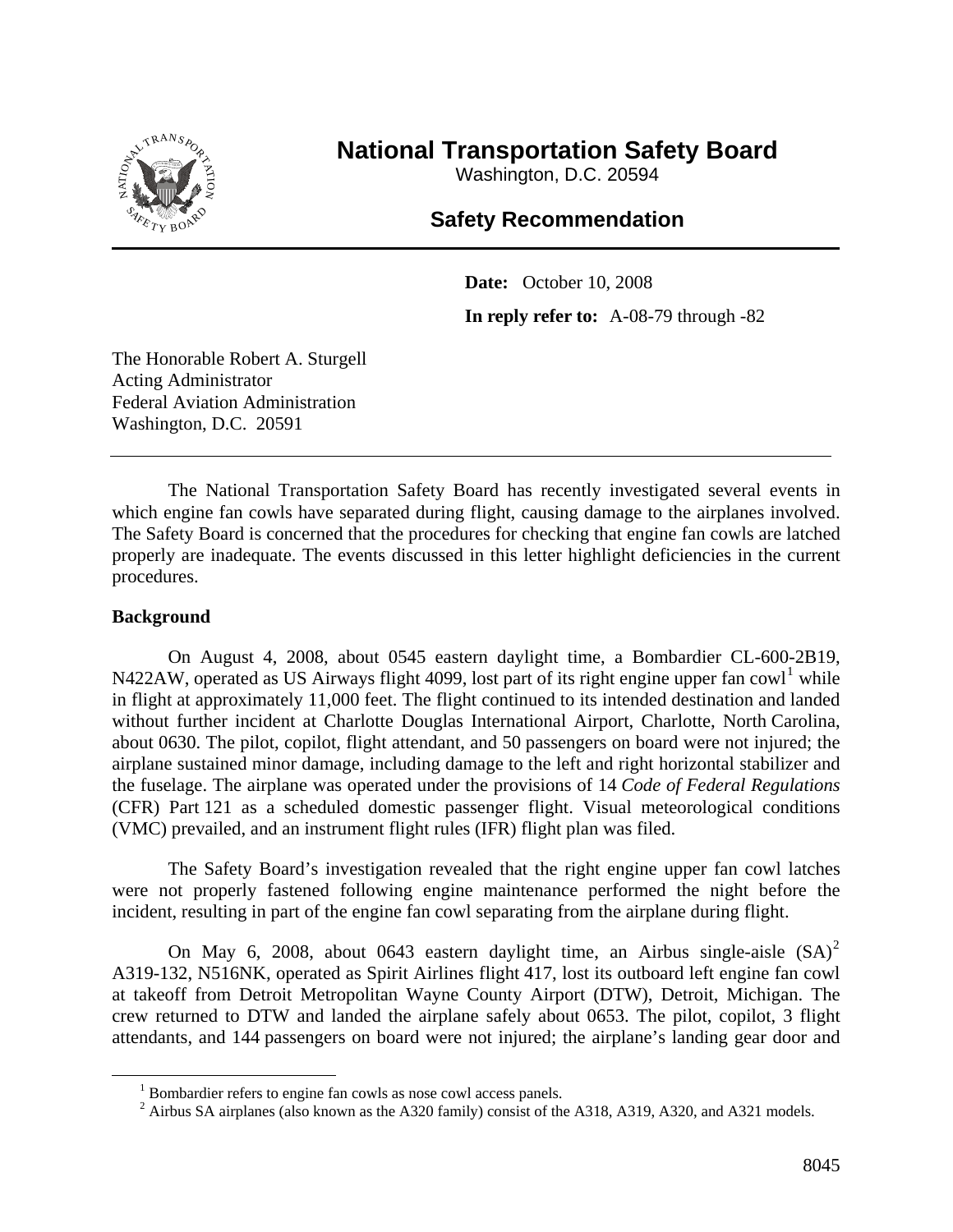wing to the fuselage area received minor damage from the engine fan cowl's impact. The airplane was operated under the provisions of 14 CFR Part 121 as a scheduled domestic passenger flight. VMC prevailed, and an IFR flight plan was filed.

The Safety Board's investigation revealed that the engine fan cowl latches were not properly fastened following engine maintenance performed the night before the incident.

On January 9, 2008, about 0749 eastern standard time, an Airbus SA A319-114, N349NB, operated as Northwest Airlines flight 853, lost its outboard right engine fan cowl while on approach to land on runway 27R at DTW.<sup>[3](#page-1-0)</sup> The airplane subsequently landed without further incident. The pilot, copilot, 3 flight attendants, and 68 passengers on board were not injured. The airplane received substantial damage when the separated engine fan cowl contacted the horizontal stabilizer's right side, thus damaging the stabilizer; in addition, the fan cowls, right engine pylon, right engine reverser, and the right wing No. 1 slat were damaged. The airplane was operated under the provisions of 14 CFR Part 121 as a scheduled domestic passenger flight. VMC prevailed, and an IFR flight plan was filed.

The Safety Board determined that the probable cause of the accident was the separation of the engine fan cowl, which resulted from maintenance personnel failing to follow maintenance procedures by latching the engine fan cowl following the maintenance inspection.

On April 22, 2007, about 0624 eastern daylight time, an Airbus SA A319-111, N904FR, operated as Frontier Airlines flight 851, lost its outboard and inboard right engine fan cowls on initial climbout at 200 feet.<sup>[4](#page-1-1)</sup> The flight crew leveled off the airplane at  $3,000$  feet and declared an emergency. The flight was cleared for an approach and landed without further incident at William B. Hartsfield Atlanta International Airport, Atlanta, Georgia, about 0642. The pilot, copilot, 3 flight attendants, and 124 passengers on board were not injured; the airplane sustained minor damage<sup>[5](#page-1-2)</sup> and was operated under the provisions of 14 CFR Part 121 as a scheduled domestic passenger flight. VMC prevailed, and an IFR flight plan was filed.

The Safety Board determined that the probable causes of this incident were the mechanic's failure to follow procedures and directives for securing the lower engine fan cowl after maintenance and the first officer's failure to follow the checklist to ensure the engine fan cowl was secured during the walk-around inspection.

## **Discussion**

The issue of engine fan cowl separations has been an ongoing problem. The Safety Board reviewed records from Bombardier, Airbus, foreign investigations, and Federal Aviation Administration (FAA) service difficulty reports (SDRs) related to engine fan cowl separations. This review found that, since 1992, there have been 15 events involving Airbus SA model

<span id="page-1-0"></span> <sup>3</sup> <sup>3</sup> More information about this accident, CHI08LA071, is available on the Safety Board's website at <http://www.ntsb.gov/ntsb/query.asp>. 4

<span id="page-1-1"></span><sup>&</sup>lt;sup>4</sup> More information about this incident, ATL07IA078, is available on the Safety Board's website at <http://www.ntsb.gov/ntsb/query.asp>. 5

<span id="page-1-2"></span><sup>&</sup>lt;sup>5</sup> The airplane subsequently lost a portion of its hydraulic pressure system. The partial loss of the hydraulic pressure system may have been caused by the separated engine fan cowl; a separated engine fan cowl has the potential to hit other parts of the airplane and cause further damage.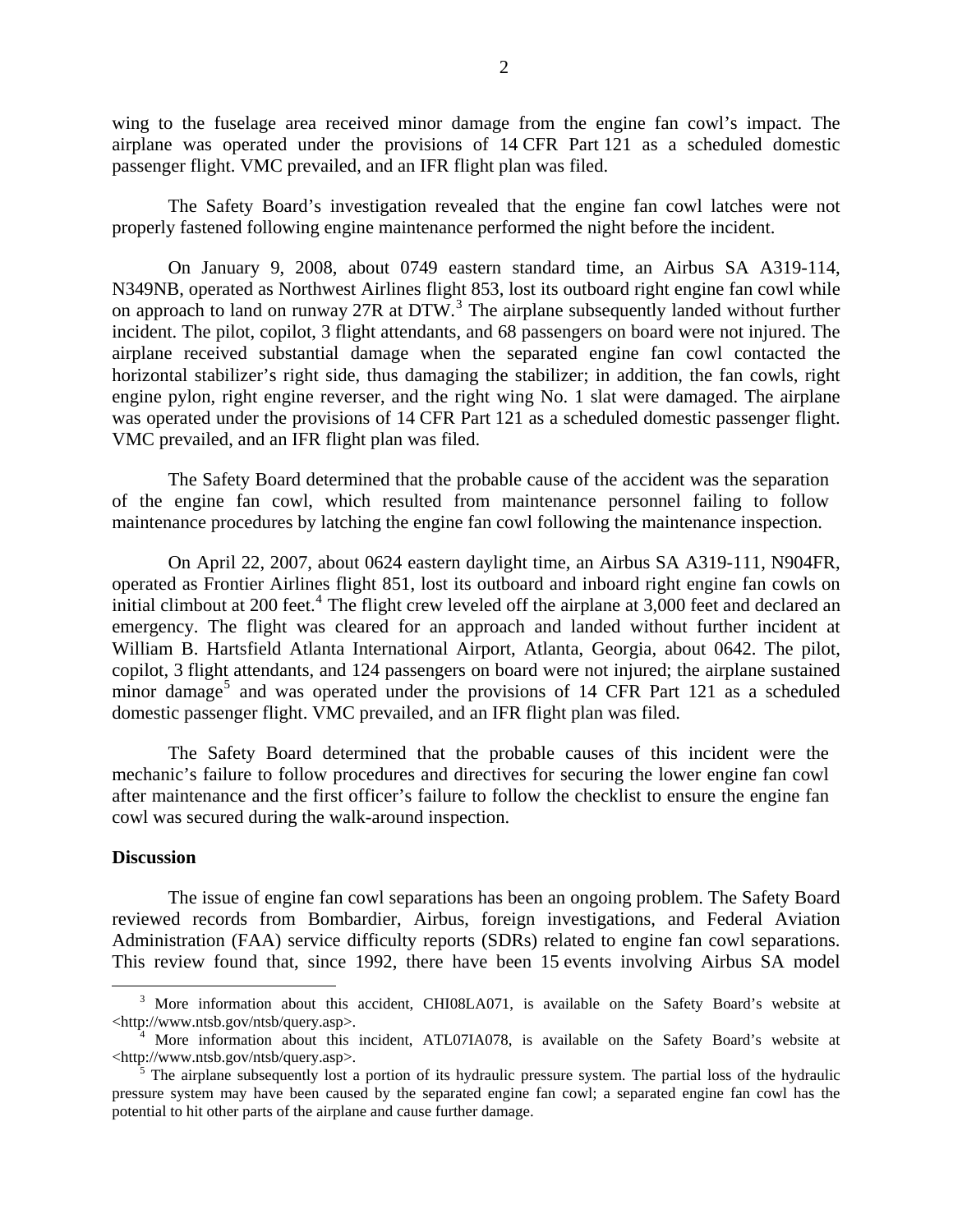airplanes, including the 3 Airbus SA events cited in this letter; another 26 engine fan cowl separations occurred on 17 different airplane models since 1992.<sup>[6](#page-2-0)</sup> In addition, Board queries to Bombardier revealed 33 domestic and foreign cases of engine fan cowl separations (including 6 cases in 2007 alone), dating back to January 2001.

Despite the release of an FAA airworthiness directive  $(AD)^7$  $(AD)^7$  for Airbus SA airplanes and numerous bulletins for Airbus SA and Bombardier CL-600 airplanes, engine fan cowl separations from Airbus SA and Bombardier CL-600 airplanes have continued to occur. Beginning in June 1999, Airbus has issued bulletins to require redesigning the engine fan cowl latches to improve detectability of improperly latched cowls and to remind operators and flight and ground crews to ensure that both engine fan cowls are latched properly after any engine maintenance that involved the opening of an engine fan cowl. In addition, in 2007, Bombardier studied the effectiveness of using a dual inspection signoff after maintenance. After completing its study, Bombardier elected to revise its aircraft maintenance manual (AMM) procedures (Temporary Revision 71-131, January 25, 2008) to require a dual inspection signoff of the engine fan cowls after maintenance activities.<sup>[8](#page-2-2)</sup>

The Safety Board has also found that Airbus SA operators who have added dual inspection signoffs to their maintenance inspection paperwork to confirm latching of engine fan cowls have had success in preventing future accidents or incidents. For example, as part of its investigation of the April 2007 incident, the Safety Board spoke to three major U.S. carriers, which operate 451 (64 percent) of the Airbus SA airplanes flying in the United States, and learned that they use a dual inspection signoff to confirm latching of the engine fan cowls in their Airbus SA fleet. All three carriers had previous events of engine fan cowl separations and chose to institute a dual inspection signoff into their maintenance operations. Since instituting the new inspection procedures, they have had no further events. Therefore, the Safety Board concludes that the maintenance requirement for a dual inspection signoff to confirm latching of engine fan cowls would be an effective measure to prevent the separation of engine fan cowls. However, because dual inspection signoff is not mandatory, some Airbus SA and Bombardier CL-600 operators have not implemented this preventive corrective action for all engine maintenance activities.

The Safety Board is concerned that, without a required dual inspection signoff following maintenance involving the opening of an engine fan cowl, fan cowl separations from Airbus SA and Bombardier CL-600 airplanes like those discussed in this letter will continue to occur. Therefore, the Safety Board believes that the FAA should require all operators of Airbus SA and Bombardier CL-600 airplane models to revise existing AMM procedures and maintenance

<span id="page-2-0"></span> <sup>6</sup> <sup>6</sup> The remaining 26 incidents occurred on McDonnell Douglas DC-8s (4 incidents), DC-10s (3), MD-88s (1), MD-90s (1), and MD-10s (1); Boeing 737s (1), 747s (4), 757s (1), and 767s (1); Airbus A310s (2) and A330s (1); Beech 200s (1), 400s (1), and 1900s (1); Cessna 182s (1); Falcon 200s (1); and Lockheed L1011s (1). 7

<span id="page-2-1"></span><sup>&</sup>lt;sup>7</sup> On October 29, 2003, the FAA issued AD 2003-18-06, requiring that the door latches for engine fan cowls on certain Airbus SA airplanes be modified and that a new hold-open device be installed; all operators were required to comply by April 2005.

<span id="page-2-2"></span>Although the temporary revision was sent to all operators, the operator involved in the August 4, 2008, incident elected to require a dual inspection signoff only after major engine overhauls. Dual inspection signoffs were not required on routine maintenance tasks, such as those performed before the incident flight; however, since the incident, the operator has added dual inspection signoffs after all maintenance tasks that involve the opening of an engine fan cowl.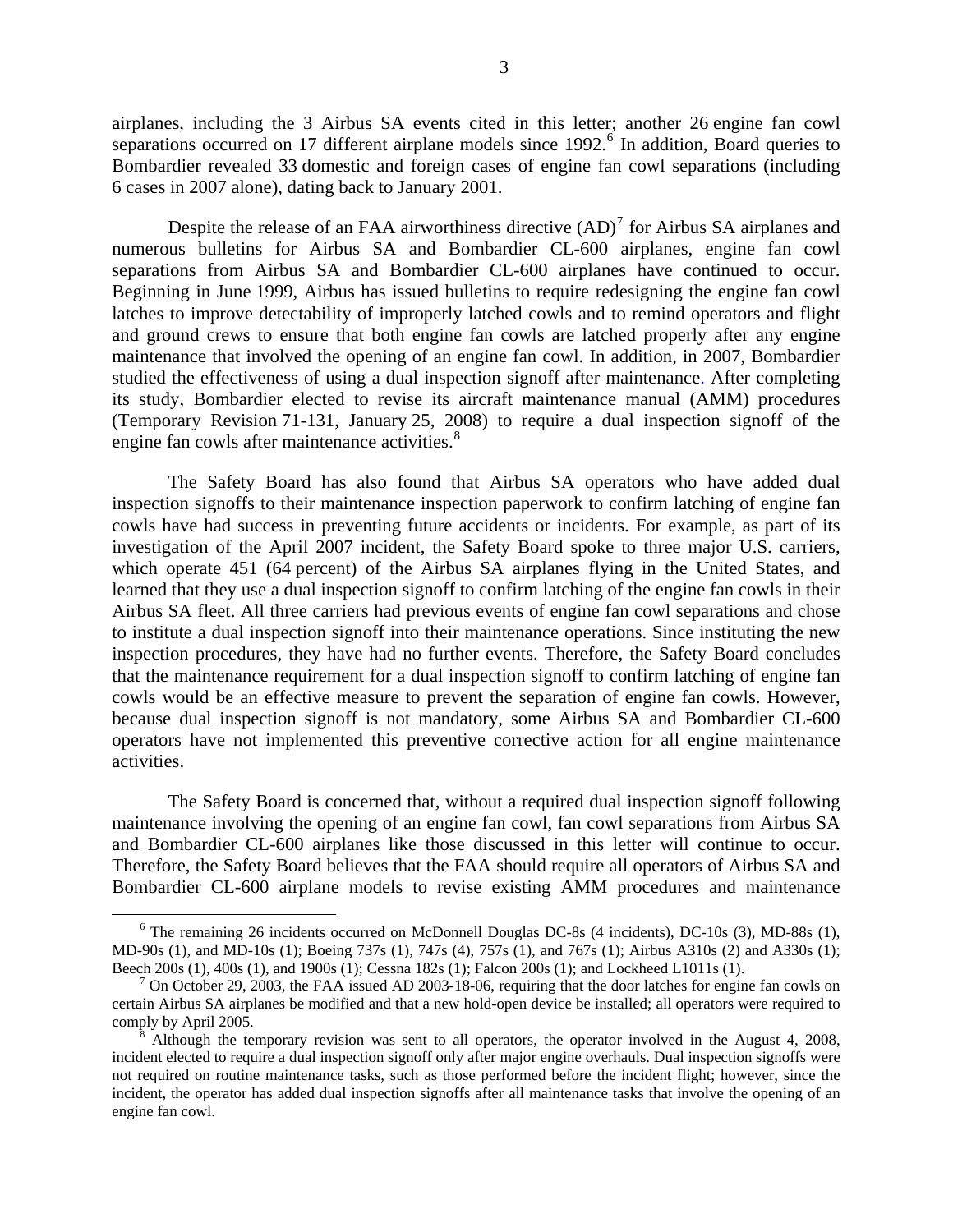inspection documents to require a dual inspection signoff to confirm that engine fan cowls are latched after completing any engine maintenance that involves the opening of an engine fan cowl.

As part of their walk-around preflight inspection, flight crews are instructed to view the engine fan cowls to ensure that they are latched. However, preflight inspection involves several elements across many parts of the airplane. The events discussed in this letter suggest that flight crews may overlook a cowl that may not have been properly latched, especially if they do not know that maintenance personnel have opened an engine fan cowl before flight. The Safety Board concludes that knowing that engine maintenance has recently been performed would alert flight crews to look at the engine fan cowls closely to make sure that they are latched. Therefore, the Safety Board believes that the FAA should require all operators of Airbus SA and Bombardier CL-600 airplane models to require maintenance personnel to inform flight crews when engine fan cowls have been opened before flight.

The events discussed in this letter also suggest that maintenance personnel and flight crews may not recognize that engine fan cowls have been improperly latched after engine maintenance activities have been performed. The Safety Board concludes that guidance to maintenance personnel and flight crews on how to inspect the engine fan cowls would help them identify improperly latched engine fan cowls. Therefore, the Safety Board believes that the FAA should require all operators of Airbus SA and Bombardier CL-600 airplane models to provide guidance to maintenance personnel and flight crews on how to inspect engine fan cowls to verify that they are latched properly.

The majority of engine fan cowl separations have occurred on Airbus SA and Bombardier CL-600 airplanes. However, the FAA's SDR database indicates that other airplanes have also experienced engine fan cowl separations to a lesser degree. The Safety Board is uncertain whether these separations are due to a systemic problem or just a one-time error. Because SDRs are voluntarily submitted, the Board is unable to determine the extent of the separation problem and whether a major safety issue exists for other airplane models. However, the Board is concerned that an engine fan cowl separation could lead to substantial damage to the airplane and affect the safety of flight. The Safety Board concludes that the risk of other airplane models experiencing engine fan cowl separations is unknown but potentially hazardous. Therefore, the Safety Board believes that the FAA should determine the extent of the problem of engine fan cowl separations on all airplanes and, should a widespread problem exist for any airplanes, require operators of those airplanes to include a dual inspection signoff in their maintenance procedures to confirm that engine fan cowls are latched after completing any engine maintenance that involves the opening of an engine fan cowl.

Therefore, the National Transportation Safety Board recommends that the Federal Aviation Administration:

Require all operators of Airbus single-aisle and Bombardier CL-600 airplane models to revise existing aircraft maintenance manual procedures and maintenance inspection documents to require a dual inspection signoff to confirm that engine fan cowls are latched after completing any engine maintenance that involves the opening of an engine fan cowl. (A-08-79)